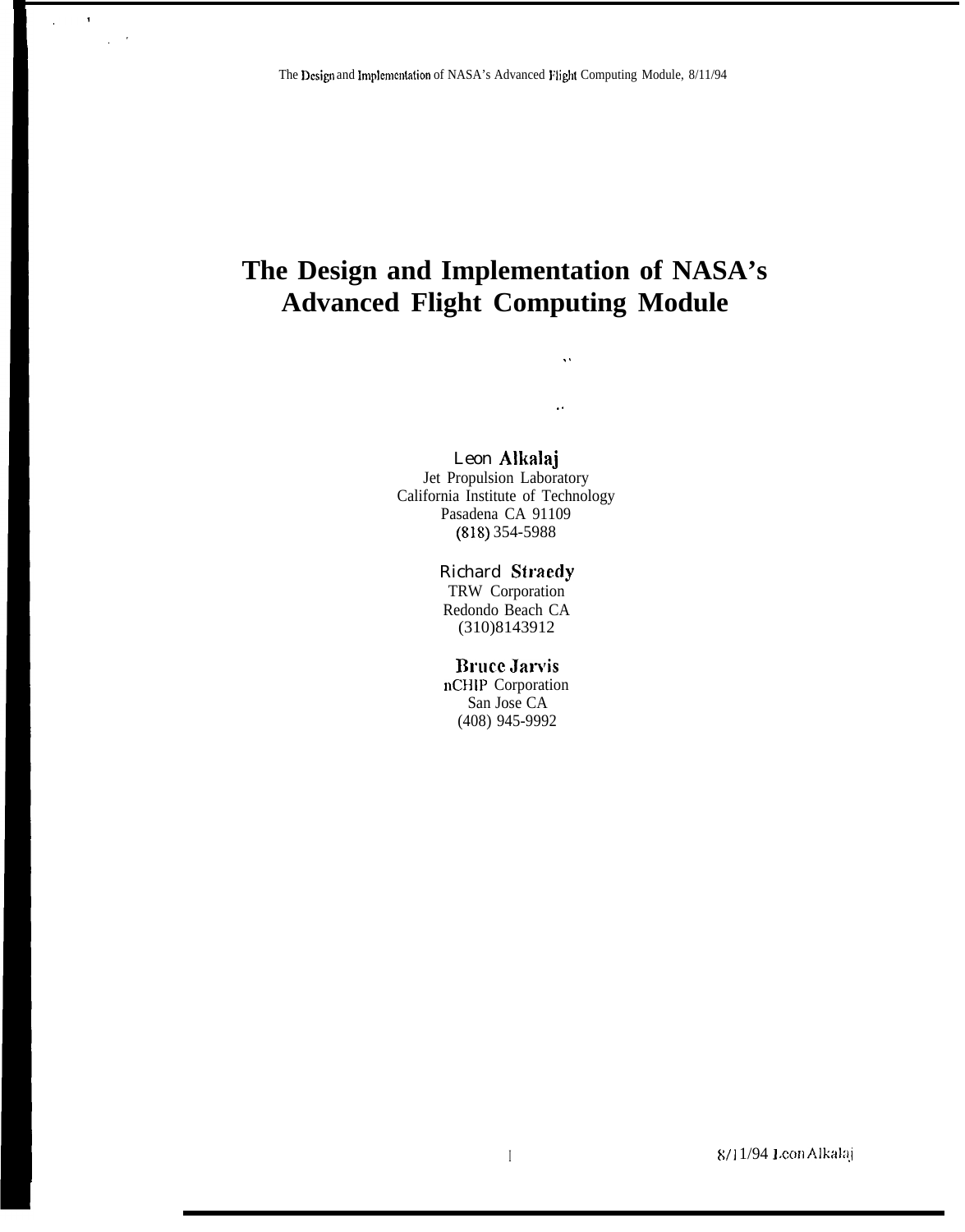# **1. Introduction**

 $\cdot$   $\cdot$   $\cdot$ 

Driven by the economic reality of a declining fiscal budget and the favorable atmosphere for international collaboration and cost-sharing, NASA's deep space exploration program is moving away from the (several) billion dollar flagship missions, towards a series of small low-cost missions driven by focused science objectives as well as advanced technology validation. By launching several missions a year, rather than once a dccadc, the ncw approach will lead to the more cost-effective explorat ion of space by enabling the more frequent re-use of both hardware and software resources, as well as the faster insertion of new technology. The following programs arc currently under development or under study:

Mars Exploration Program. A series of missions to the rcd planet include: the Mars Pathfinder mission in 1996 which will demonstrate a low-cost entry, descent and landing approach using parachutes and airbags. It also carries a small 7 kg robotic vehicle called the microrover which will perform a number of technology expcrimcnls. This will bc followed by a series of Mars Orbitlers and landers that will then allow for the global exploration of Mars.

The Discovery Program, Starting in 1996, the Discovery program represents a series of low-cost scientific missions with a cost cap of 150 M\$ and two launches every two years. Currently, over a dozen Discovery missions are under study.

The Pluto Fast Flyby Mission. With a project start planned in 1997 and a launch in 2001, the mission to planet Pluto and its moon Charon is currently under study at JPI..

in common to all of the above missions is the strong demand for the reduction in the system mass, volume, and power. It is within this context that NASA is currently funding the Advanced Flight Computing program at JPL, described in the following section.

# **2. NASA's Advanced Plight Computing Program**

The Advanced Flight Computing (pre)program at JPL started in fiscal year 1993 with a small seed effort designated for planning purposes. During this period, JPI. hosted several workshops with industry and academia, for the purpose of identifying the key enabling flight computing technologies for future small and low-cost planetary missions. The number one priority Was given to the accelerated insertion of advanced packaging technology such as Multichip Modules (MCM) and 3D dic stacking. Other technologies of high priority included: low-power and low-voltage VLSI technology; standardization of interfaces based on commercial practice; fault-tolerant embedded computing; software It-use, C(C.

### 2.1 MESUR Network Case Study

. . .

During this same year of planning, the Mars Environmental Survey (MESUR) project' sponsored a study to determine whether the total mass of the spacecraft electronics of the 1996 Mars Pathfinder lander can bc reduced by a factor of three, using advanced (echnology. As she;]'n in Figure 1, the study showed in detail how the mass was reduced from a total of 42 kg to less than 11 kg. Moreover, this mass reduction had a further ripple effect to reduce t he total spacecraft mass from 4 SO kg to 250kg. These results helped further focus the AFC program which began in FY 94. The key packaging technology that was extensively applied consisted of Multichip Modules, 3D die stacks for memory only, and 3D Multichip Module stacking.

<sup>1</sup>The Mars Environmental Survey (MESUR) project has been renamed the Mars Pathfinder project. At that time. the MESUR Network program envisioned the distribution of up to 16 science stations on Mars.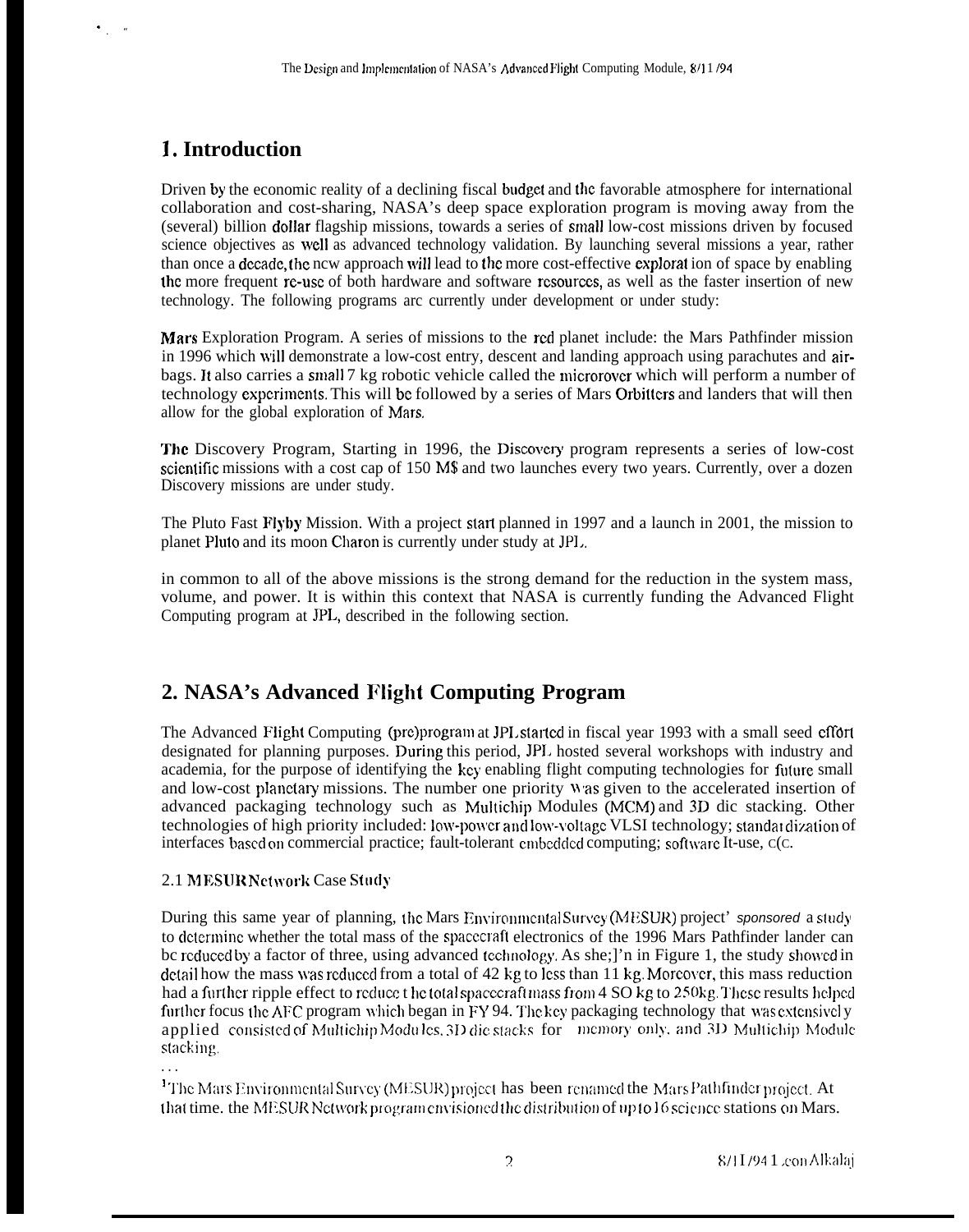2.2 AFC Program Outline

.

The AFC program was defined as a three year effort which started in FY 94 with a budget of 750K\$ and a lot of enthusiasm. The planned budget for the following two years was 1.2 M\$ in FY95, and 1.6M\$ in FY96. The funding profile also included a space flight demo in FY96. The program proposes the development of three MCM building block modules that will then be slacked into a 3D MCM configuration. The first MCM to be built in FY 94 is the Flight Computer MCM. The other two MCMS arc the Mass Memory MCM using 3D die stacks, and the programmable 1/0 MCM for science payload as well as spacecraft engineering interface. The three module MCM stack is depicted in Figure 2. The focus of this paper is on the first MCM, that is the Night Computer module.

# **3. Flight Computer MCM . .**

Before we describe the flight computer MCM in detail, it is important to emphasize that one of the main objectives of the AFC program was to work very closely with industry in a teaming arrangement that would be of mutual interest. This t taming arrangement was established with TRW Corporation using JPI.'s Technology Affiliates Program (TAP). The collaboration consists of a well planned and coordinated effort funded jointly by the AFC program and TRW's IRAD MCM IRAD program, and without the exchange of funds. The net effect is that both institutions receive the benefit of the sum total of the two int crnal research programs.

### 3.1 **Flight Computer Architccturc**

As a result of this teaming arrangement, and as a result of numerous joint technical discussions, a flight computer architecture was finalized by April 1st 1994. As shown in Figure 3, the flight computer MCM was defined to consist of the following four partitions:

1. Core CPU set, which consists of the RH-32 RISC CPU and two Memory Management Units (MMU). The RH-32 chip set also includes the FPU and the System Control Unit (SCU).

2. Local Memory, which consists of 2.5 MB of SRAM slacked in a 3D configuration.

3. Non Volatile Memory, using EEPROM for system boot, operating system support and programmable logic configuration.

4. Field Programmable Logic, consists of 4 Xilinx 3090 FPGAs that implement the memory decode, interrupt control, timers, and other auxiliary flight computer support logic.

To demonstrate the flight computer h4CM in a spacecraft configuration, the plan called for the design to be open or compatible with any inter-moclulc interface. We have chosen to demonstrate the modulc on a VME board, since this configuration is supported by the JPL Flight System Testbed and is used by the Mars Pathfinder Attitude and information Management Subsystem (AIMS). The current plan is to also support the VxWorks real-lime operating system, and a C programming language development cnvironment.

### 3.2 Flight Compute r MCM Technology

From the very start of the AFC program, the choice of the packaging technology was of crucial importance and was one of the essential deliverables. Both MCM technology and 3D memory technology were to be combined within the first module. The choice of  $nCHIP MCM$  technology was made after a lengthy study of several different technologies and MCM vendors. The following issues were instrumental in reaching this decision: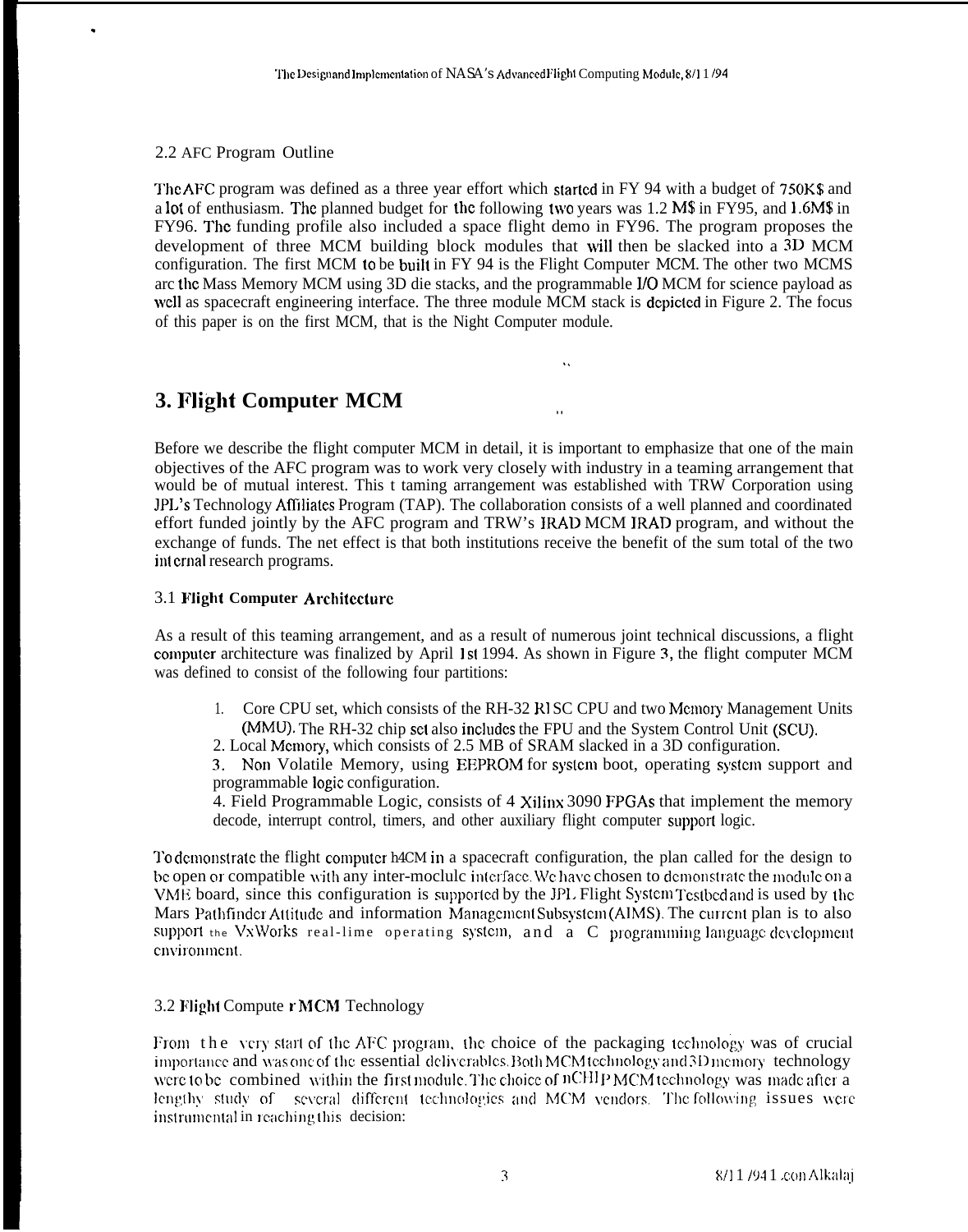1. Based on reliability test results obtained from NASA's RE1,TECH program, the nCHIP MCM technology was evaluated as a robust process that can suslain a space environment.

2. The nCHIP MCM technology based on a Si substrate, Si02 dielectric and Al metal allows for high degrees of interconnect complexity in two signal layers.

3. The usc of the decoupling capacitor bctwccn the power and the ground plane allowed for the reduction in the total number of components, and the more cost effective usc of MCM real-estate.

4. nCHIP was willing to commit to a very aggressive schedule that would deliver two functional MCMS to JPL and TRW by November 1994.

.,

Given the number of flight computer components that are integrated into the MCM a total substrate size of approximately 2 by 4 inches was chosen.

### 3,3 **Flight Computer** Packaging Technology

The package chosen for the nCHIP substrate is the 438 pin AIN package from Coors. Even though this package is more expensive than alternative alumina packages, the choice of AIN was made to better match the thermal properties of Si. Since we are dealing with a relatively large MCM substrate, any approach to further reduce the potential build-up of thermal or other stress, was taken into account. The total mass of the package with substrate and dic is less than 100 grams (89 grams), which represents more than an order of magnitude reduction in mass relative to more traditional SMT space qualified technology. Moreover, the volume of the single MCM flight computer module is lcss than 1.5 cubic inches, which is extremely attractive for most of the upcoming NASA planetary missions.

### **4. Summary**

.

This paper describes a working flight computer Multichip Module developed jointly by JPL and TRW under their respective research programs in a collaborative fashion. The MCM is fabricated by nCH 1P and is packaged writhin a 2 by 4 inch Al package from Coors. This flight computer module is one of three modules under development by NASA's Advanced Flight Computer (AFC) program. Further development of the Mass Memory and the Programmable 1/0 MCM modules will follow. The three building block modules will then bc stacked into a 3D MCM configuration. The mass and volume of the flight computer MCM achieved at 89 grams and 1.5 cubic inches respectively, represent a major enabling technology for future deep space as well as commercial remote sensing applications.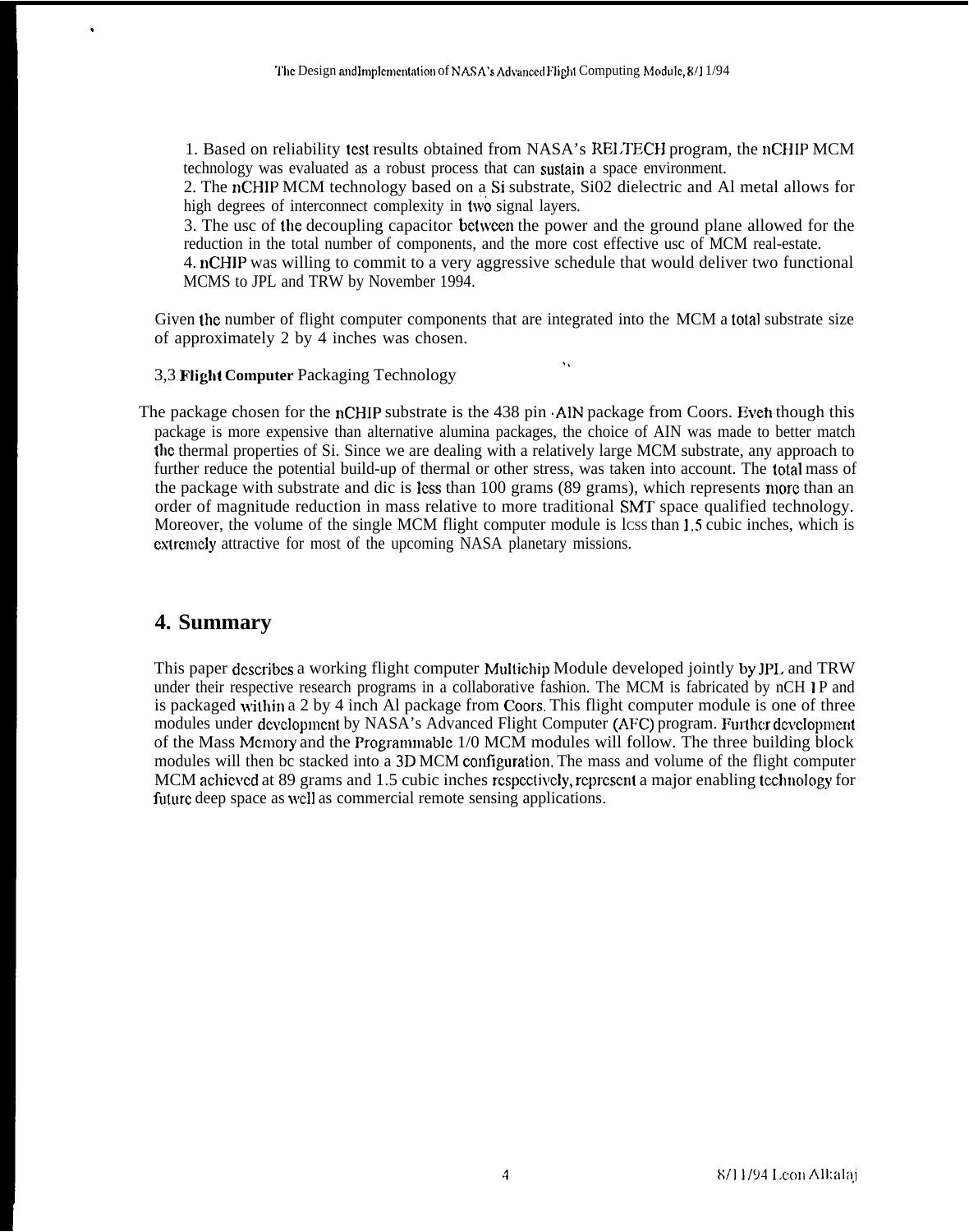# AFC INTEGRATED MICROELECTRONICS APPROACH

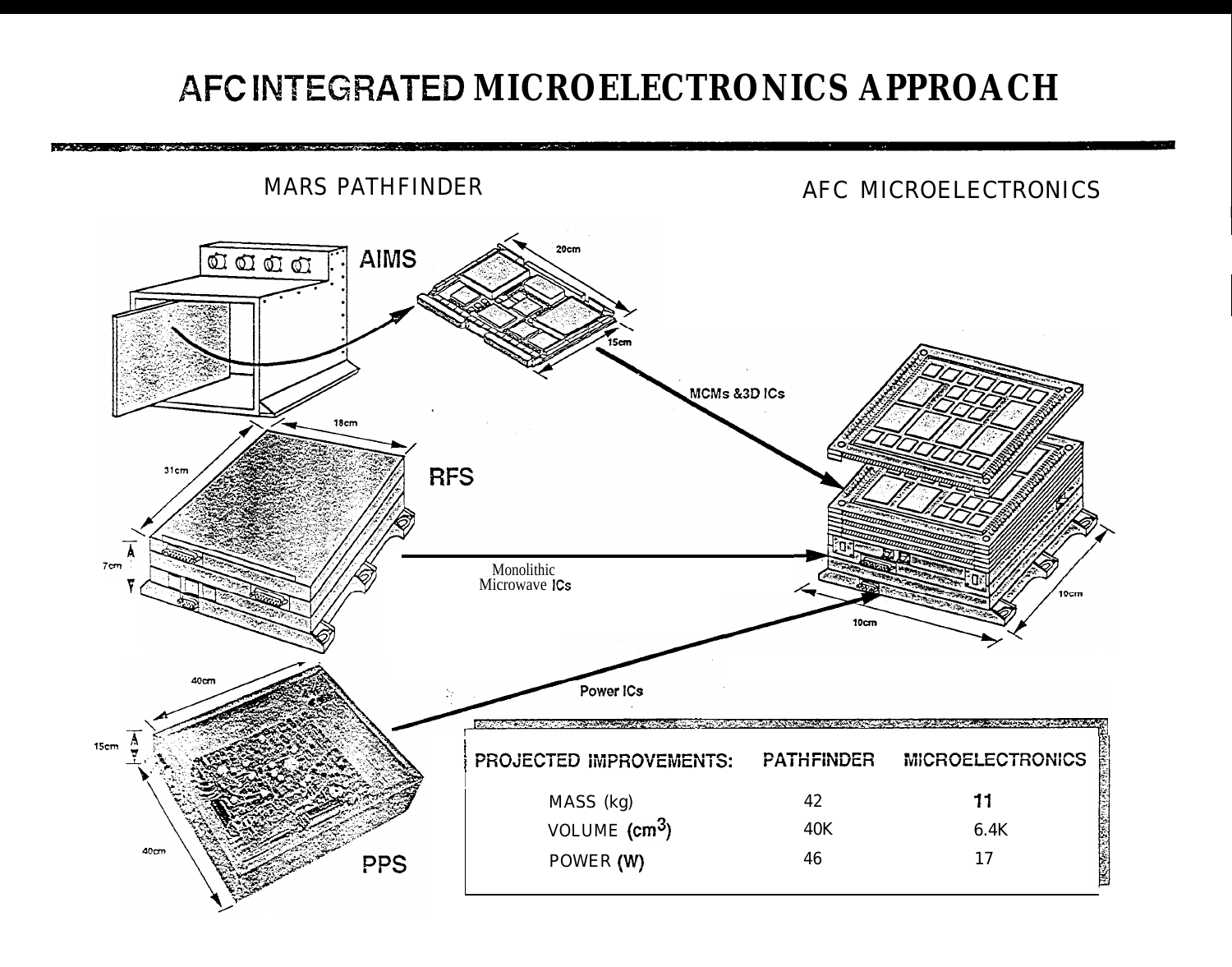$\bar{1}$ 

 $\begin{array}{c} 1 \\ 1 \\ 1 \end{array}$ 

# AFC Development Medel



| Packaging   | <b>MCM Substrate: Si</b>               | Vendor: nCHIP               | Die Interconnect: Wire-bond | Package: AIN from Coors | Pin Count: 438                       |                             |                                     |
|-------------|----------------------------------------|-----------------------------|-----------------------------|-------------------------|--------------------------------------|-----------------------------|-------------------------------------|
| Performance | RH-32 RISC CPU Sct                     | 2.5 MB SRAM Using 3D Stacks | 512 KB EEPROM               | 4 Xilinx 3090 FPGA      | $M_{\text{RSS}} = 100 \text{ grams}$ | Volume $= 1.5$ cubic inches | Power = $12$ watts at 20 MHz (peak) |
|             | SRAM<br>EEPROM<br>XILINX<br><b>NBN</b> |                             |                             |                         |                                      |                             |                                     |
|             |                                        |                             |                             |                         |                                      |                             |                                     |